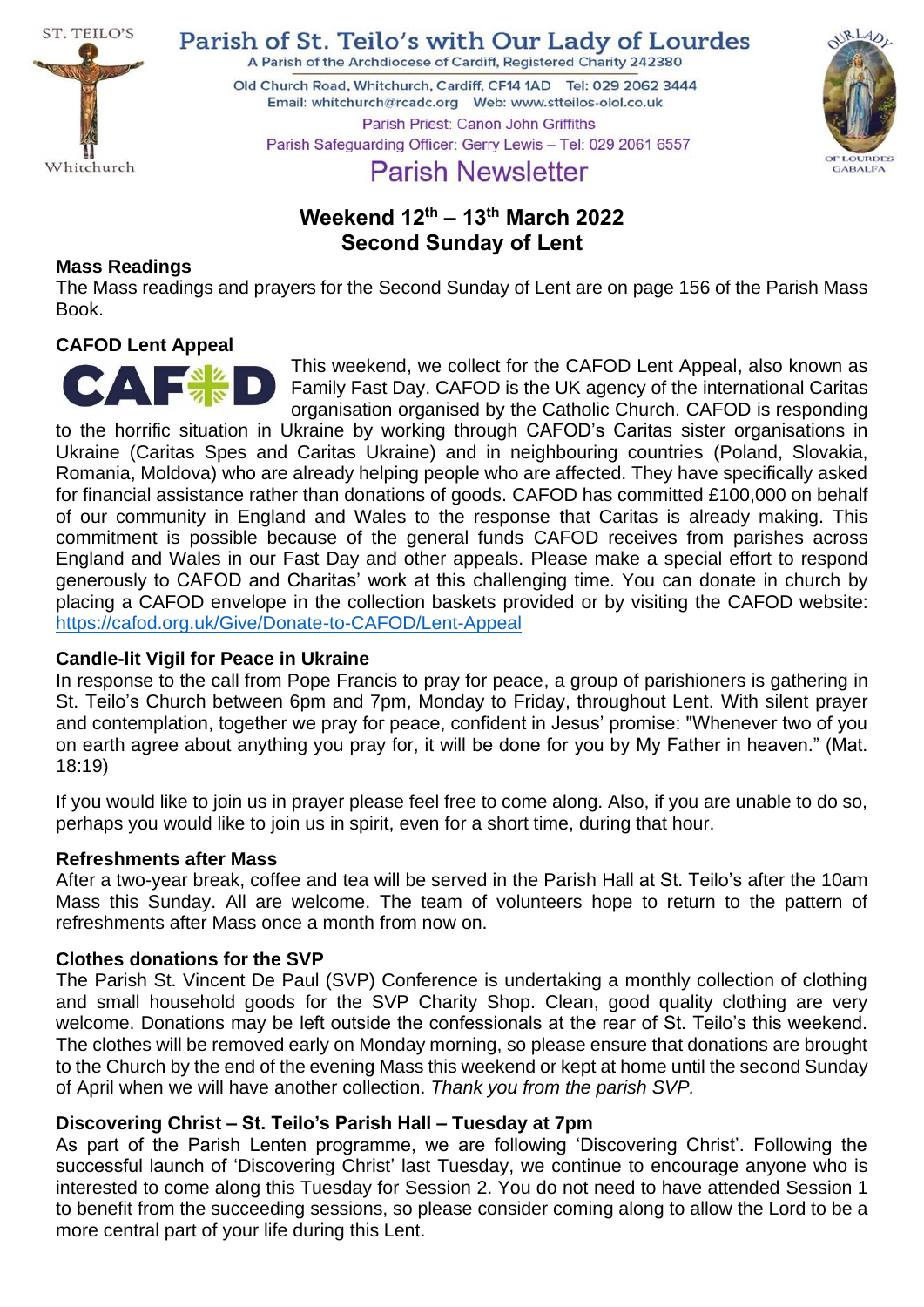#### **Stations of the Cross**

During Lent, we celebrate the Stations of the Cross each week at Our Lady of Lourdes and St. Teilo's. This week, Stations take place after the 10am Mass on Wednesday at Our Lady of Lourdes and after the 10am Mass on Friday at St. Teilo's.

#### **St. Patrick, Patron of Ireland**

On Thursday, we celebrate the feast of the Patron Saint of our neighbouring island, Ireland. St. Patrick is a native of this island, indeed the people of Banwen, in the Neath Valley, claim that he was born in their community. Wherever he was born, Patrick had a great faith, which led to the conversion of Ireland and the sharing of faith from Ireland around the whole world. Mass for St. Patrick will be celebrated on Thursday at 10am at St. Teilo's

#### **Adoration and Exposition**

There will be Adoration and Exposition of the Blessed Sacrament on Friday this week after Stations of the Cross, from 11.00am to midday. Why not come along to spend time in silent prayer and adoration before the Lord?

#### **St. Joseph, Spouse of the Blessed Virgin Mary**

On Saturday, we celebrate the solemnity of St. Joseph, the spouse of the Blessed Virgin Mary and the foster-father of Jesus. Mass on the Solemnity will be at 10am at St. Teilo's. St. Joseph's important mission in God's plan of salvation was "to connect Jesus to the line of David from whom, according to the prophets, the Messiah would be born, and to act as his father and guardian". Pope Pius IX, in 1870, declared St. Joseph as Patron and Protector of the Universal Church. He is also the patron of the dying, of fathers and of carpenters. As we honour St. Joseph, let us pray:

Lord Jesus, in your ineffable providence You were pleased to choose St. Joseph to be the spouse of Your most holy Mother; grant, we beg You, that we may be worthy to have him for our intercessor in heaven as we venerate him as our Protector, You who live and reign forever and ever. **Amen**

#### **St. Teilo's Parish Prayer Group**

St Teilo's Parish Prayer Group meets next on Saturday March 19<sup>th</sup> at 2.30pm in the Parish Hall. Everyone is encouraged to come along to pray for the parish and the intentions of the parishioners. "For where two or three come together in my name, I am there with them." (Matthew 18:20). The prayer group will meet each fortnight on Saturday afternoons.

#### **Items from the Parish Council**

The newly elected Parish Council held its first meeting on March 3<sup>rd</sup>. Nominations were received from Council members for the posts of Chair and Secretary. The following were elected:

> Chair – Carole Burns Secretary – Anthony Evans

Once the Minutes of the meeting have been agreed by the Council, they will be posted on the Parish Website and printed copies attached to the noticeboard in both churches.

A suggestion box will be available at the back of both churches and all parishioners are invited and encouraged to use them to highlight any issue that can be added to the Agenda of the Parish Council's future meetings for discussion and action.

The Parish Council is committed to maintaining a transparent and inclusive approach in order to provide outcomes that are beneficial and for the good of all our parishioners.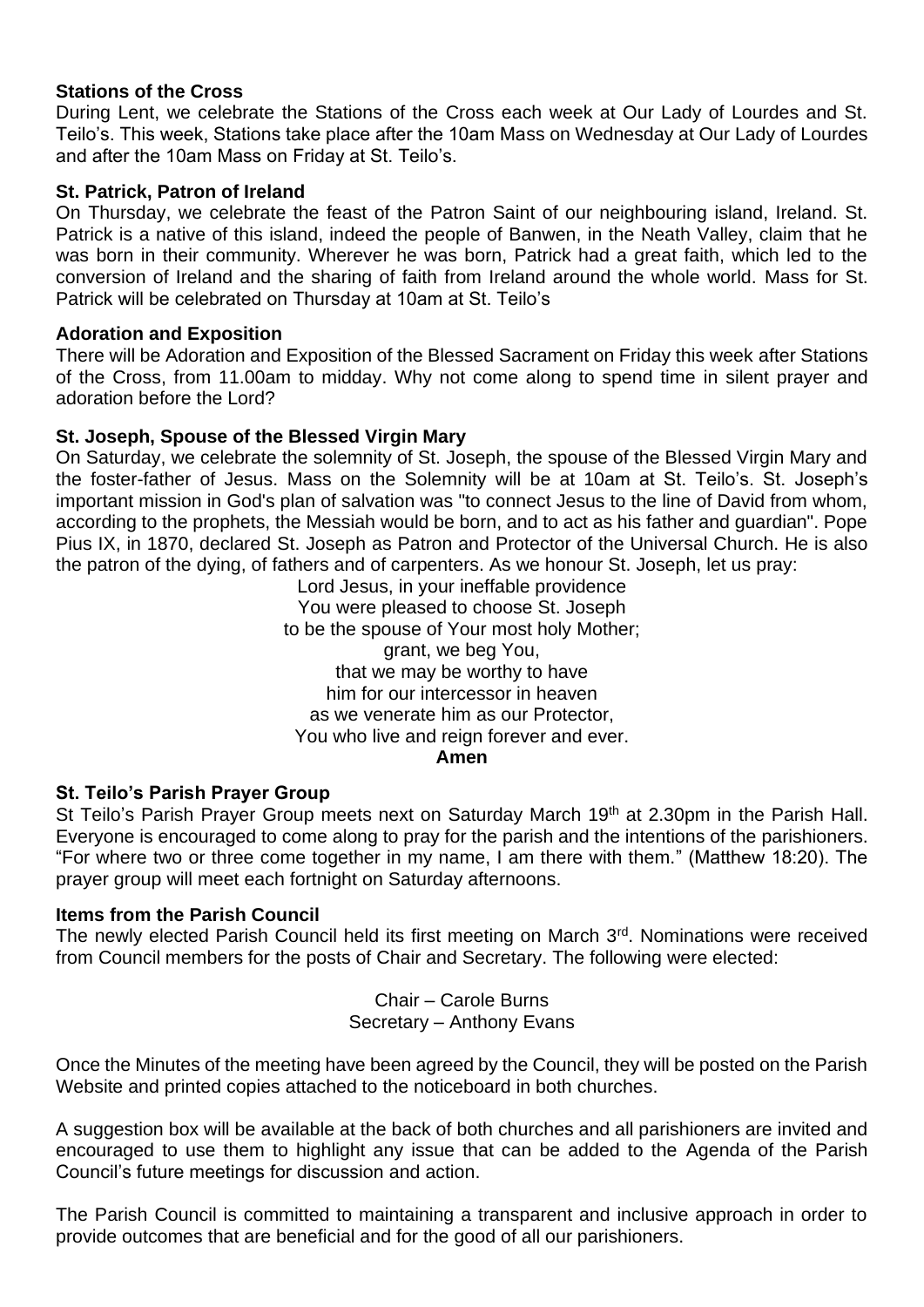## **Children's Liturgy**

We are very grateful to Nick Davies, a member of the Children's Liturgy team, who continues to provide resources designed for children and families. The resources can be found on the parish website. The children's resource for this weekend can be found here – [https://stteilos](https://stteilos-olol.co.uk/wp-content/uploads/2022/03/13Mar-C.pdf)[olol.co.uk/wp-content/uploads/2022/03/13Mar-C.pdf](https://stteilos-olol.co.uk/wp-content/uploads/2022/03/13Mar-C.pdf) and the family one here – [https://stteilos](https://stteilos-olol.co.uk/wp-content/uploads/2022/03/13Mar-FT.pdf)[olol.co.uk/wp-content/uploads/2022/03/13Mar-FT.pdf](https://stteilos-olol.co.uk/wp-content/uploads/2022/03/13Mar-FT.pdf) 

## **Catholic People'**

The March edition of the Archdiocesan Newspaper 'Catholic People' is now available. As usual it is full of interesting articles. This month has material on the Pope's request for us to pray for Ukraine, a photo of the Chapter of Canons including our Parish Priest plus the regular features, including the regular 'Let Biblical Inspiration Fire Your Imagination!' item from our parishioner Teresa O'Driscoll. You can read it here – [https://rcadc.org/wp-content/uploads/2018/10/Cardiff-Catholic-People-](https://rcadc.org/wp-content/uploads/2018/10/Cardiff-Catholic-People-March-2022_withlink.pdf)[March-2022\\_withlink.pdf](https://rcadc.org/wp-content/uploads/2018/10/Cardiff-Catholic-People-March-2022_withlink.pdf)

#### **Shroud of Turin Exhibition**

The Shroud of Turin Exhibition, featuring a life-size replica of the Shroud of Turin is taking place at Saint George's Church, Cwmparc, Rhondda from March 26<sup>th</sup> to April 3<sup>rd</sup>. Admission is FREE and All are welcome to attend.

#### **Cardiff Archdiocese Justice and Peace and Integrity of Creation Network**

During Lent, the Cardiff Archdiocese Justice and Peace and the Integrity of Creation Network are sitting in silent vigil for an hour each weekend of Lent to witness to the suffering of the earth, our common home and to witness to the suffering of its people, its wildlife and ecosystems.

This peaceful and reflective activity will take place on the following Saturdays in Lent - March 12<sup>th</sup>, 26<sup>th</sup>, April 2<sup>nd</sup> and 9<sup>th</sup> in Charles Street, Cardiff from 11am to 12 noon. All are welcome to join the group for the vigil.

#### **Cytûn and the Archbishop Romero Trust announce**

Cytûn and the Archbishop Romero Trust are inviting everyone interested to attend a lecture to mark the fortieth anniversary of the death of St. Oscar Romero. The lecture, entitled "Oscar Romero – an Ecumenical Inspiration for the 2020s" will take place in the Cornerstone, opposite St. David's Cathedral, in Charles Street, Cardiff on Saturday, March 26<sup>th</sup> at 11am. The speaker will be Dr. Edgardo Colon Emeric, the Dean of the Divinity School at Duke University, North Carolina and the chair of the event will be Rev. Roy Jenkins. The lecture is held in memory of the late Gethin Abraham-Williams. If you wish to attend, please e-mail [post@cytun.cymru](mailto:post@cytun.cymru) . Alternatively, if you would like to take part via Zoom please email the same address indicating your preference. Details for the Zoom connection will be sent to you.

**Mass Attendance –** Mass attendance for the last weekend was as follows:

| Sunday 6 <sup>th</sup> March | 6nm  |    |
|------------------------------|------|----|
|                              | 10am |    |
|                              |      | รค |

#### **Rest in Peace**



In your mercy, please pray for Julia De Matos Gouveia E. Freitas and Louise Katchi who have both died recently. Mrs Freitas, a Portuguese lady who was visiting her daughter when she died, will have her funeral on Wednesday, March 16th at 3:45pm in the Briwnant Chapel, Thornhill. Mrs. Katchi, the daughter of our parishioner Mary James, will have her Requiem Mass at St. Teilo's on Wednesday, March 23<sup>rd</sup> at 2pm. Please also pray for the repose of the souls of those whose anniversaries occur at

this time: Bert Thomas, Florence De Costa, Honora Donovan, Eileen Crockett, Bridget Lewis, Phillip O'Neill, Peter Kirby, Mary McLeod, Michael Riordan, Mary Kennedy, Catherine Dart, William Lewis, Margaret Rogers, Albena Goode, Bernice Hughes, Margaret Griffiths, Collette Corrigan, Colin Harty, Phoebe Robinson, Michael Fenion, William Hall, Mary Higgins, Victor Perez, Arthur Thomas, Maureen Furnham, Peter Kane, James Cox, Catherine Reakes, Isabel Ronchetti, Edna Reeks, Sheila Lovell, Anne Board, Joseph O'Connor, Mary Bolton, Elizabeth Quick, Bridget Power, Minnie Guberman, Thomas Cullen, Sidney Frederickson, Agnes Owen, Honora Sullivan, Walter Jenkins, Josephine Bryant, Ethel Bartlett and Mary Crowley.